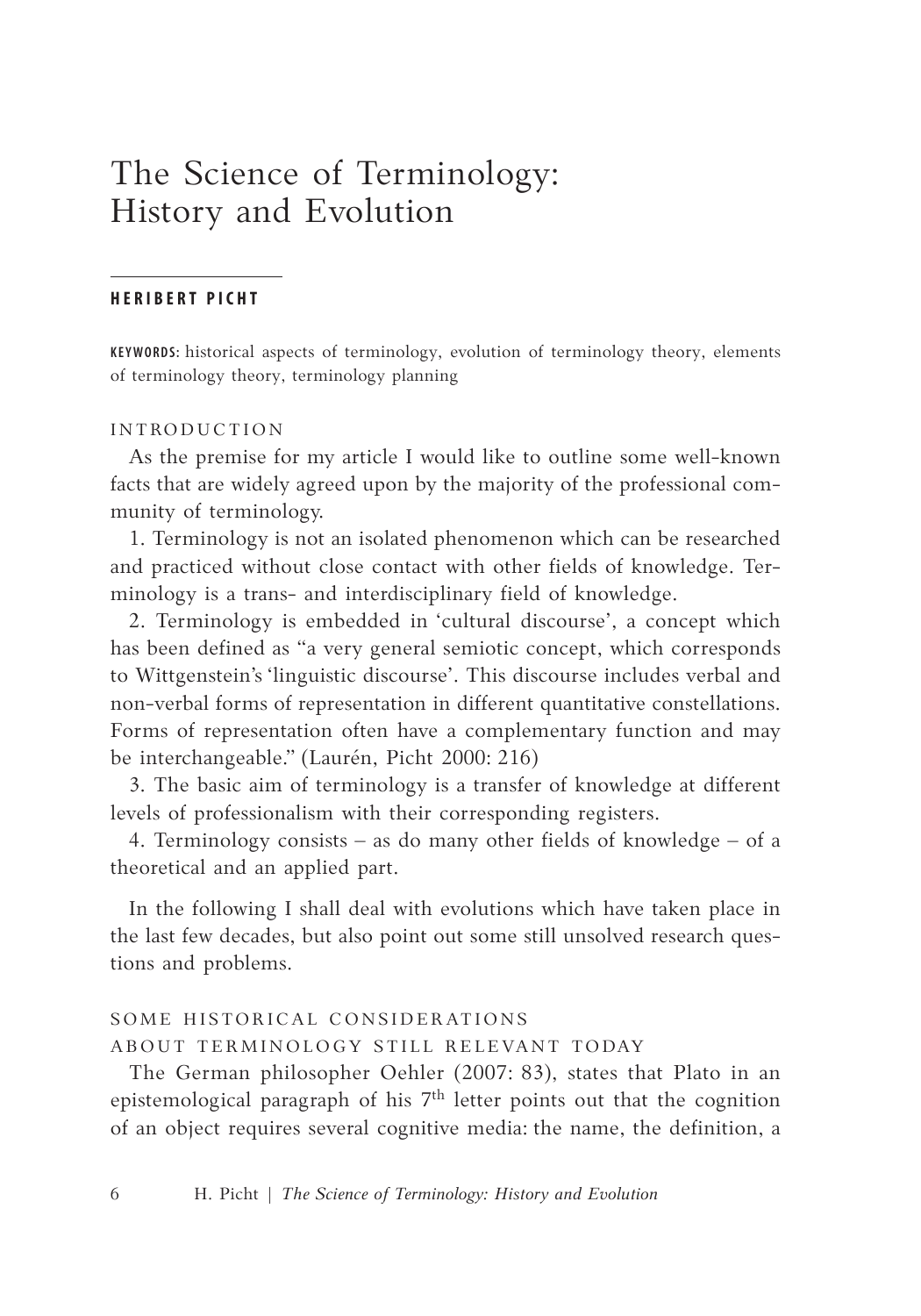clear representation by an illustration and the object itself. As terminologists we can recognise without any doubt this train of thought.

Generally speaking the need for terminology has existed for as long as we are able to find evidence of professional communication. The question of terminology became and still becomes central as soon as professional communication fails or is hampered by a deficient terminology. Terminology as the most central part of any knowledge transfer is hardly questioned today.

Looking into the historical evidence we can state some central terminological deficits:

1. *Lack of or incorrect conceptual ordering.* Linné (1707-1778) established a systematisation of concepts by his works on taxonomy. The superior aim of all later classifications was the ordering of knowledge as expressed by terms.

2. *Confusion caused by excessive synonymy.* Beckmann (1739-1811), professor of philosophy and economics, criticised the multitude of unnecessary and confusing synonyms.

3. *Lack of terms for the concept in a particular language.* Already in the Middle Ages the translators of the School of Toledo had to struggle with this problem.

4. *Unclear and undefined concepts.* Clausewitz, the German military theorist, wrote: Only when a clarification of the names and concepts has taken place, may one hope to proceed easily and with clarity in the treatment of the matter.

5. *Language planning deficits.* Dürer tried to establish a German terminology for mathematical concepts – although without success. Berthollet, de Morveau, Fourcroy and Lavoisier were successful in creating a chemical terminology in the 18<sup>th</sup> century. Czechoslovakia after 1919, the Baltic States after 1919 and 1990, the Catalans, the Basques and several others had to fight the language planning problem – a problem which is increasingly acute in many language communities.

From this small historical evidence we can deduce that it was first and foremost the specialists and language for specific purposes (LSP) mediators (translators) who felt the need to improve professional communication by solving basic terminological problems. The field of linguistics is only peripherally interested or involved in professional communication. The Brothers Grimm may be mentioned here as one exception.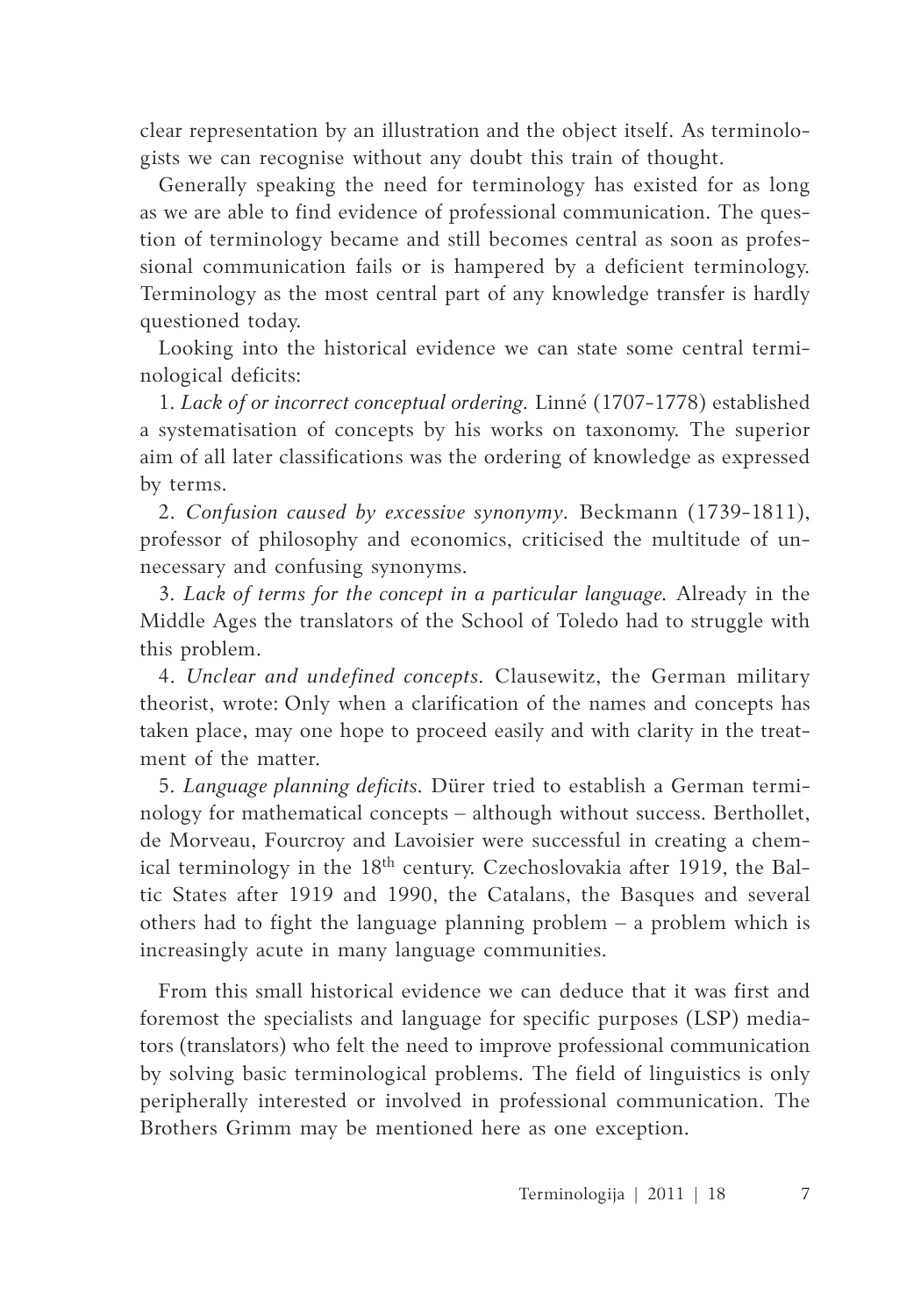Another characteristic of the first historical attempts to improve terminologies is their empirical and not very scientific approach. Practical solutions were needed then and there and were proposed or realised without a thorough theoretical framework and foundation. However, that does not mean that early 'terminologists' were unaware of the theoretical issues and did not consider theoretical questions as Plato or Clausewitz did for example.

Today's theoretical research into the historical development of terminology is still rather weak. However, there are academic as well as lexicographical contributions such as articles, diploma theses and mono- or multilingual wordlists related to this subject.

A clearly academic approach with a corresponding theoretical foundation was launched by Grinev in 2004. He called the new scientific discipline 'anthropolinguistics'. Its aim is to research the development and evolution of human language, cognition, knowledge creation and transfer predominantly from a diachronic point of view including LSP and terminology. The inter- and transdisciplinary approach is obvious considering the combination of knowledge and research from the following disciplines (according to Grinev-Griniewicz et al., forthcoming): gnoseology, epistemology, logic, semiotics, anthropology, the history of science and technology, artificial intelligence, heuristics, age psychology, pedagogical psychology, cognitive psychology, national psychology, ethnolinguistics, cognitive linguistics and culture studies.

# THE DAWN OF MODERN TERMINOLOGY

The intensification of industrialisation and the increase of international commerce at the beginning of the last century gave birth to at least two phenomena of paramount importance:

- • standardisation,
- • the Wirtschaftslinguistik movement.

In the decades to follow standardisation played and still plays an important role in the development and application of terminology.

The Wirtschaftslinguistik movement originated in Austria, Germany, the Netherlands and some Nordic countries which felt the need and pressure to be able to communicate about professional matters with other language communities. Language studies related to LSP had to be established, but who and where were the trained teachers? In the beginning, classical phi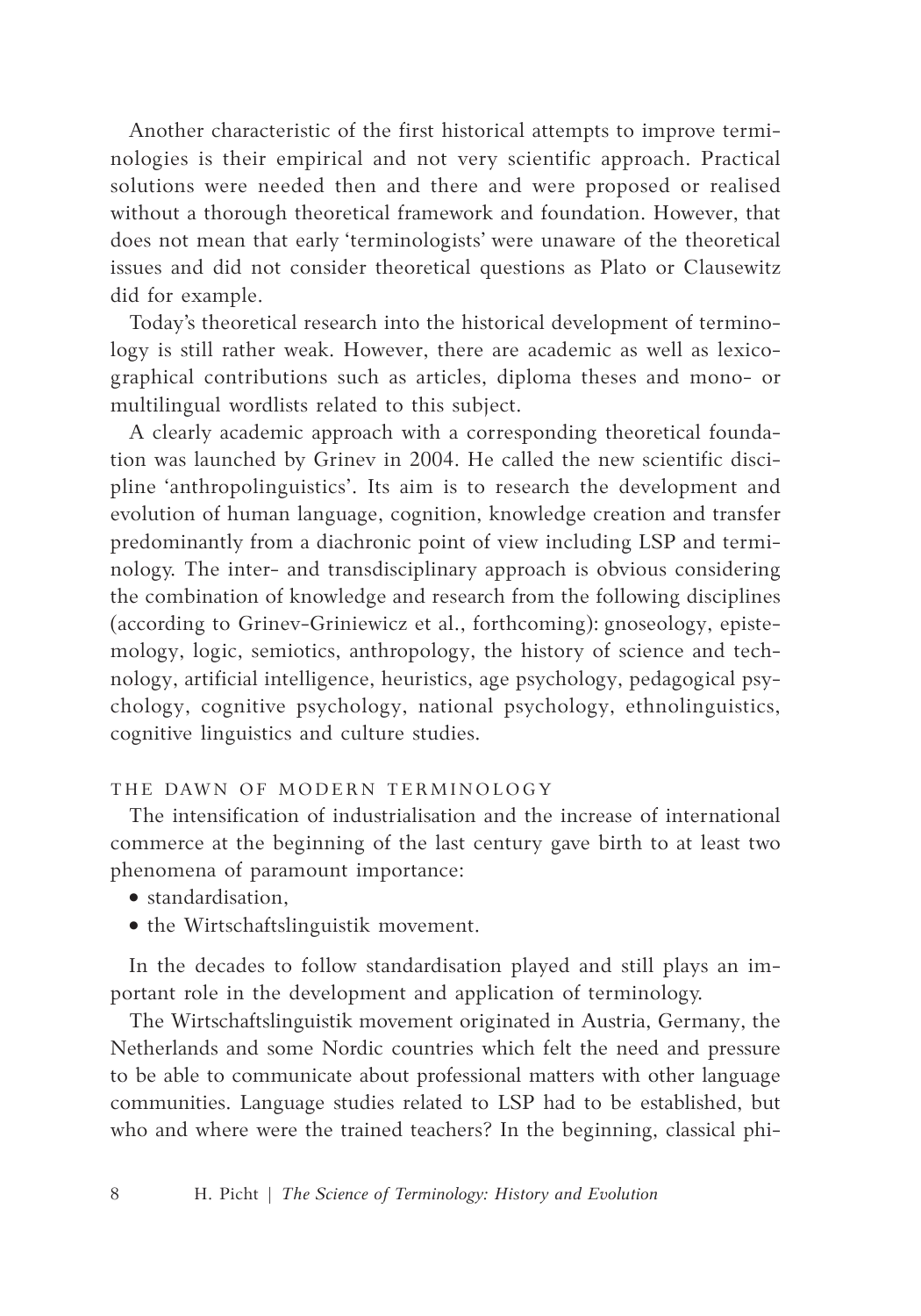lologists had to recognise the existence of LSP – the term 'Fachsprache' was introduced by Blum in 1916 – and they had to find out how to teach LSP. The most salient element was terminology and therefore as good philologists they tried to approach the problem from a diachronic angle – the so-called 'historische Wirtschaftslinguistik'. Perhaps the most important experience gained was the fact that no LSP can be taught or learned without professional knowledge – knowledge about the concepts and the terms. We find at this point in time the first encounter between linguistics and professional knowledge. Wirtschaftslinguistik split up into several branches (Picht 1998), the most important of which was the functional Wirtschaftslinguistik developed in the intellectual environment of the Prague School especially in the 1930s. After World War II this line of research was continued and further developed by Drozd and especially by Hoffmann combining it with the pragmatic approach to linguistics in the 1970s and 1980s.

Another pioneer in the field of terminology was the engineer and economist Alfred Schlomann. In 1906 he started the compilation and publication of a total of 21 multilingual technical dictionaries in which he realised one of the classical requirements of terminology: the systematic ordering of knowledge (Schlomann-Lowe, Wright 2006: 153ff).

# THE FOUNDERS - WÜSTER, DREZEN, LOTTE

The Austrian Eugen Wüster, the Latvian Ernst Drezen and the Russian Dmitrij Lotte are considered the spiritual fathers of modern terminology. All three were engineers who recognised the deficits of professional communication. In 1931 Wüster's doctoral theses "Internationale Sprachnormung in der Technik. Besonders in der Elektrotechnik" was published and in the same year Lotte wrote his central article "Pressing Problems in the Field of Scientific and Technical Terminology". The common background in the natural sciences determined to a certain extent their synchronic approach to the pressing terminological problems. It seems to be only natural that all three men showed a special interest in standardisation as a vehicle to minimise terminological deficits in professional communication among specialists – a limitation which was quite understandable on the premises of that time, when linguistics was only marginally occupied with LSP.

Apparently there was no direct contact between Wüster and Lotte. However, Wüster and Drezen knew each other; both were Esperantists. Although their original expectations towards the communicational possibilities of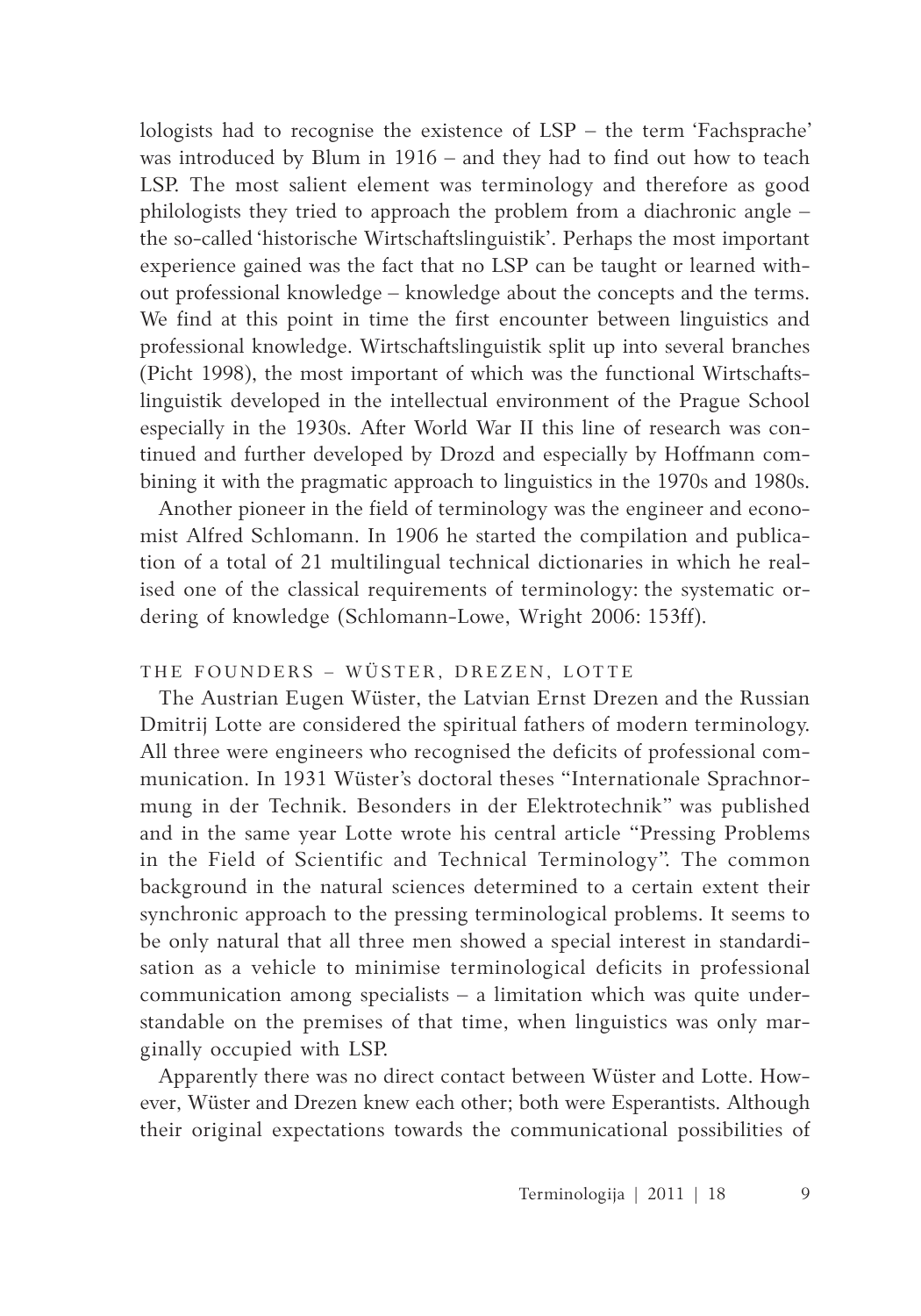Esperanto in LSP were abandoned, the main idea of international communication survived in terminology and can be noticed as a kind of red thread running through their works. By the way, Drezen promoted the translation into Russian and the publication of Wüster's theses.

Common to the three founders were the basic approaches to terminology such as

- the concept as a unit of knowledge,
- knowledge ordering,
- term formation regulated by guidelines,
- • dynamic standardisation of concepts and terms.

# THE DEVELOPMENT OF THE THEORETICAL

# FOUNDATIONS OF THE SCIENCE OF TERMINOLOGY

In the beginning the development was not very coherent or even coordinated. Two mainstream developments can be observed.

In the Soviet Union the evolution of the theory of terminology started rather early and has continued without mayor interruptions until today (Moschitz-Hagspiel 1994; Shelov, Leitchik 2004; Laurén, Picht 2006).

The relationship between terminology and linguistics has been quite different in the Soviet Union and the Western countries. In the Soviet Union, very early famous linguists such as Reformatskij, Vinogradov, Vinokour and many others took part in the development of the theoretical foundations of terminology and LSP (Moschitz-Hagspiel 1994).

Alexeeva quoting Leitchik (2004: 65) distinguishes three periods of development in Russia:

1. 1930s–60s: the period of accumulation of knowledge of the term. The term was defined as a special word or phrase to be studied using methods of linguistics and logic (central persons: the aforementioned founders).

2. 1960s–70s: period of comprehension of knowledge of the term. Terminology was regarded as a separate branch of science.

3. 1980s–today: characterized by research exceeding the boundaries of linguistics the subject of terminology came to be regarded as a component of a dynamic model of science.

In Western countries, for different reasons, a clear-cut division in the periods of theoretical development is less obvious.

In the 1930s it seemed to be more urgent to tackle problems in applied terminology on an empirical basis. In the Nordic countries Norway and Sweden recognised the necessity of practical terminology work and cen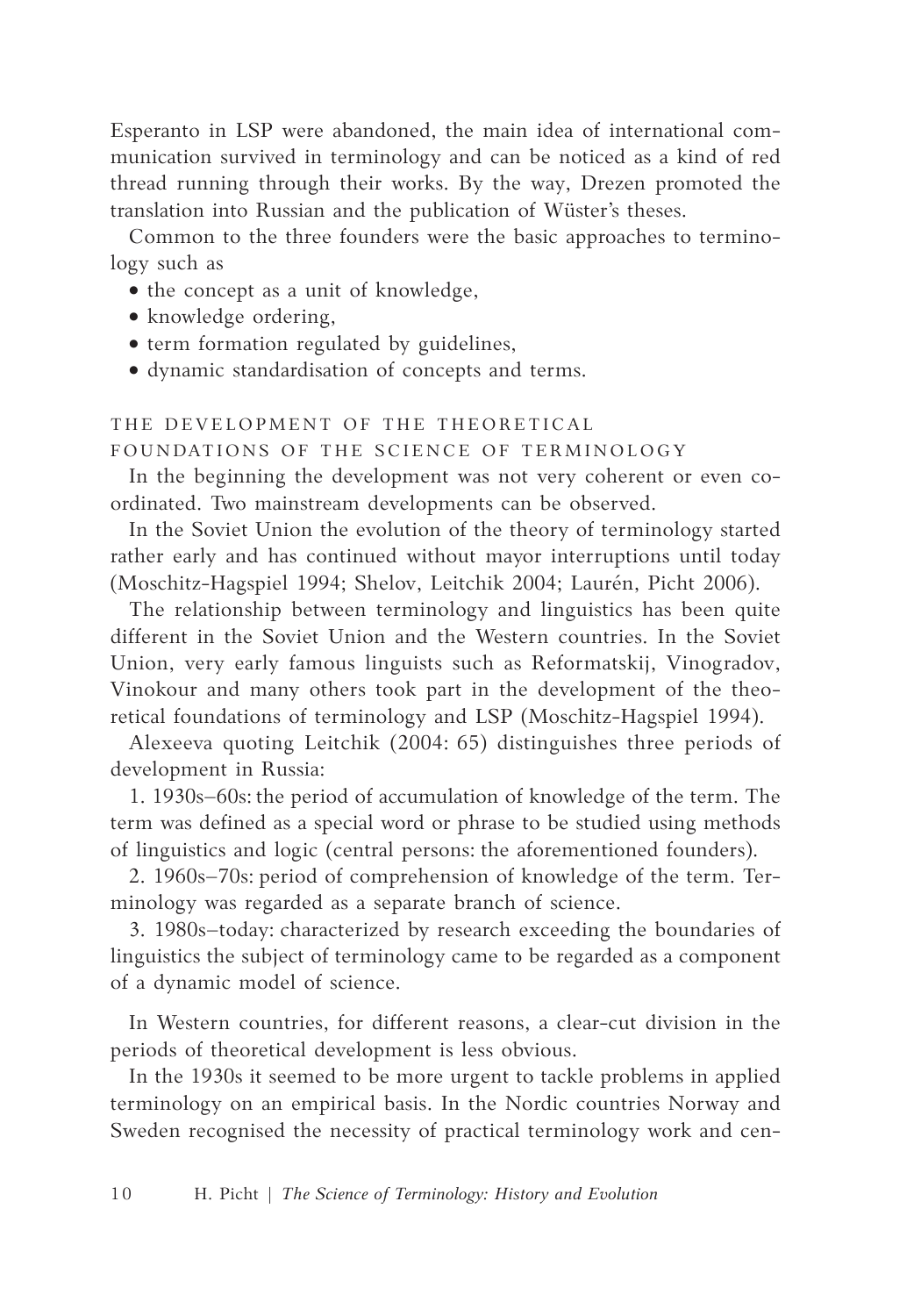tres such as RTT and TNC started working on terminological dictionaries at the end of the 1930s and beginning of the 1940s, respectively. Further proof of this development was the publication of IEC's multilingual and systematically ordered dictionary *International Electrotechnical Vocabulary* in 1938. World War II interrupted nearly all theoretical research and only at the end of the 1950s do we find the first really theoretically oriented works in Western countries, for instance Wüster's article "Das Worten der Welt" (Wüster 1959/60/2000).

In the 1950s and 60s linguistics in general was not really interested in LSP and terminology. LSP and terminology were considered the same thing and treated as a lexicological problem which could be solved using traditional semantic theories – according to the opinion of the mostly pure linguist. Standardisation was not really understood and fought with the slogan 'language cannot be standardised'. Nevertheless, on the one hand the tradition of the Wirtschaftslinguistik movement was not forgotten and on the other, linguists such as Leo Weisgerber were much closer to Wüster's ideas than the mainstream linguistics at that time.

In addition, in the 1960s and 70s the need for professional LSP translators and other language mediators became more and more obvious and led to the establishment of LSP studies at, for instance, the Copenhagen Business School and other academic institution in Western European countries. In such environments the need for terminologies and their significance for LSP translations were evident. It was equally evident that the adequate application of terminologies was inseparably connected to professional knowledge. The works of Jumpelt (1961) reflect this evolution.

A fundamental change occurred – in my view – when Lothar Hoffmann in his book *Kommunikation Fachsprache* – combined textual linguistics and pragmatics with the following seven approaches to LSP and terminology:

- the lexicological-terminological approach,
- functional linguistics,
- • Wirtschaftslinguistik,
- functional stylistics,
- the natural science and philosophical approach,
- the translation-related approach,
- theory of sublanguages (Hoffmann 1976).

Hahn (1983: 75) converted Hoffmann's description in the following model.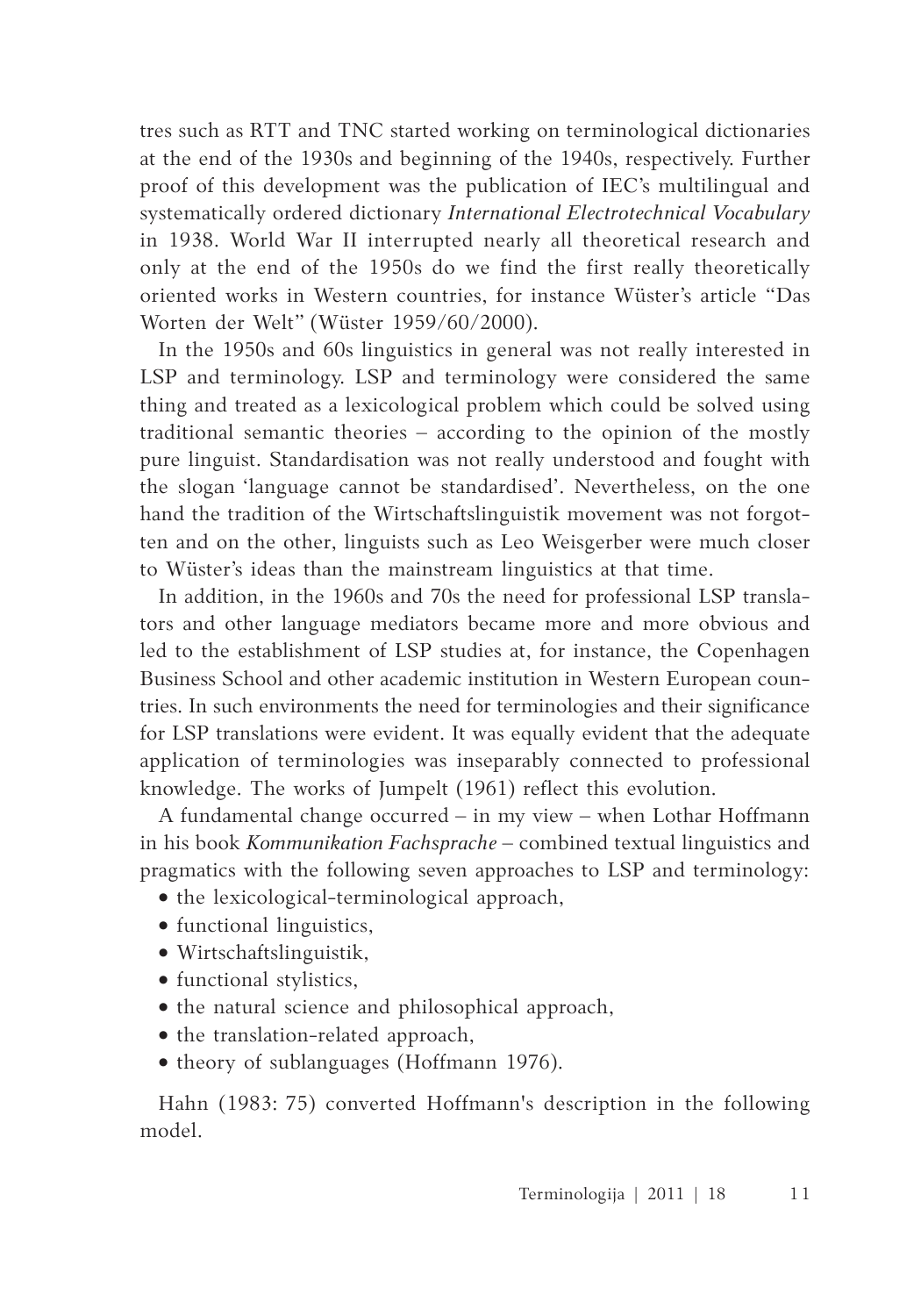## **Figure 1: Hoffmann's model of the vertical structure of LSPs**

Levels of LSP (L.Hoffmann)

|               | degree of<br>abstraction | linguistic<br>form                                                                    | environment                        | communication<br>carrier                                                                                                                  |
|---------------|--------------------------|---------------------------------------------------------------------------------------|------------------------------------|-------------------------------------------------------------------------------------------------------------------------------------------|
| A             | highest                  | artificial symbols<br>for elements and<br>relations                                   | theoretical basis<br>sciences      | scientist scientist                                                                                                                       |
| B             | very high                | artificial symbols<br>for elements<br>natural language<br>for relations               | experimental<br>sciences           | scientist $\longleftrightarrow$ scientist<br>(technician)<br>(technician)<br>$\boldsymbol{\mathcal{F}}$<br>scient.-tech. auxil. personnel |
| $\mathcal{C}$ | high                     | natural language<br>very great number<br>of terms<br>strongly deterministic<br>syntax | applied sciences<br>and technology | scientist<br>scient. - tech.<br>$(technician)$ <sup><math>\triangle</math></sup><br>director of<br>production                             |
| $\Box$        | low                      | natural language<br>great number of terms<br>relatively free syntax                   | material production                | trained worker<br>scient.-tech. $\rightarrow$<br>director of prod.<br>master                                                              |
| E             | very low                 | natural language<br>some terms, free syntax                                           | consumption                        | representative<br>representative<br>(production) $\leftarrow$<br>(commerce)<br>consumer                                                   |

The step towards professional communication including textual linguistics and pragmatics is quite obvious and although the element of terminology is apparently less visible, it can be easily deduced.

Later Kalverkämper (1992: 61ff) incorporated Hoffmann's model into a more complex LSP model including

- the language system,
- varieties as a sociological category,
- stratification (Hoffmann's model),
- medium (written and oral).
- interlinguality,
- time as a chronological category.

# TERMINOLOGY - AN AUTONOMOUS DISCIPLINE?

Apart from being an engineer Wüster was very well informed on the linguistics of his time, which is reflected in several of his works. On the other hand he recognised very well that terminology is not a mere linguistic discipline; in any case such as linguistics were defined in the 1960s and 70s. This can be seen quite clearly in his extensive article "Die allge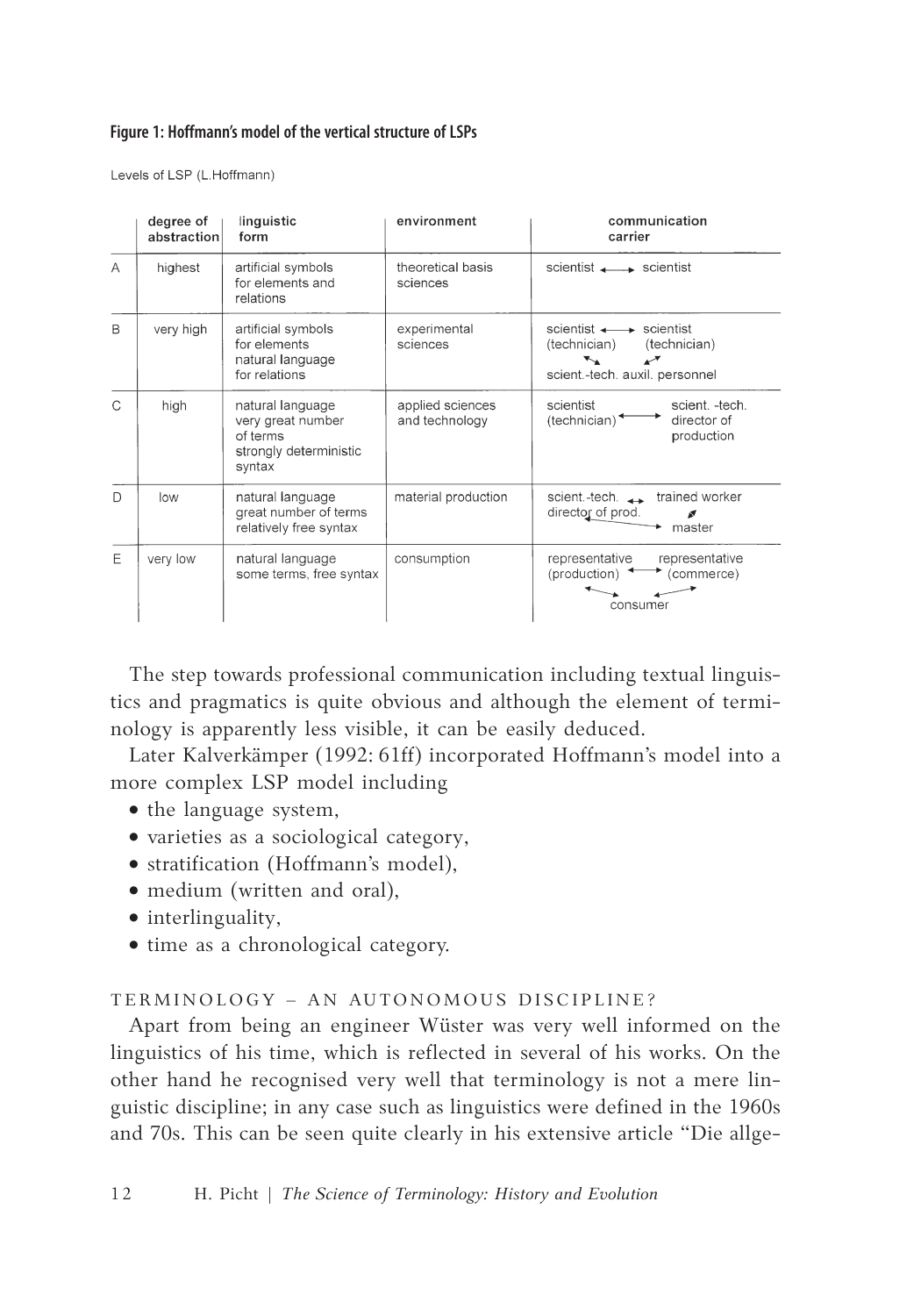meine Terminologielehre – ein Grenzgebiet zwischen Sprachwissenschaft, Logik, Ontologie, Informatik und den Sachwissenschaften" (1974/2000).

In the approximately 25 years that followed, two positions could be singled out. On the one hand those who advocated for terminology as an absolutely independent discipline and on the other, terminology as a linguistic discipline belonging to applied linguistics. Since linguistics in the last three decades has widened its scope and quite a lot of other disciplines today belong to the array of linguistics such as sociolinguistics, ethnolinguistics, anthropolinguistics and many others, Laurén et al. (1998) argued that terminology today disposes of the same variety of non-linguistic elements as other disciplines adjacent to linguistics. According to this viewpoint terminology may be considered a linguistic discipline, however, within a widened and flexible framework of the discipline 'linguistics'. That means: terminology is an autonomous, but not completely independent discipline of modern linguistics.

Today, the question of autonomy, which caused much discussion, seems to be less salient. The idea of considering terminology as a meta-discipline necessary and appropriate for all fields of knowledge seems to me very attractive, since the approach to modern terminology necessarily includes elements from many different disciplines in order to cope with domainspecific problems (see also Budin 2001: 20).

# TERMINOLOGICAL SCHOOLS?

The concept of terminological schools was imported in the 1970s from the Soviet Union. Felber named in his works the Prague School, the Vienna School and the Russian School. In addition, the Nordic and the Canadian approach should be mentioned in connection with this.

The problem of the introduction of the School-concept, however, lies in the dissimilarity of the Russian and the Western School-concepts. The Western concept of 'School' implies a common theoretical approach, classification of the research object and basically common research strategies. The result of the introduction of a foreign concept with the same term – a false friend – was the impression that there existed fundamentally different approaches to terminological theory.

In 1993 a collection of terminological articles from Eastern and Western Countries was published. A thorough comparison and analysis of the supposed 'schools' and 'approaches' was carried out based on the parameters of the central issues of terminological theory. The supposed differ-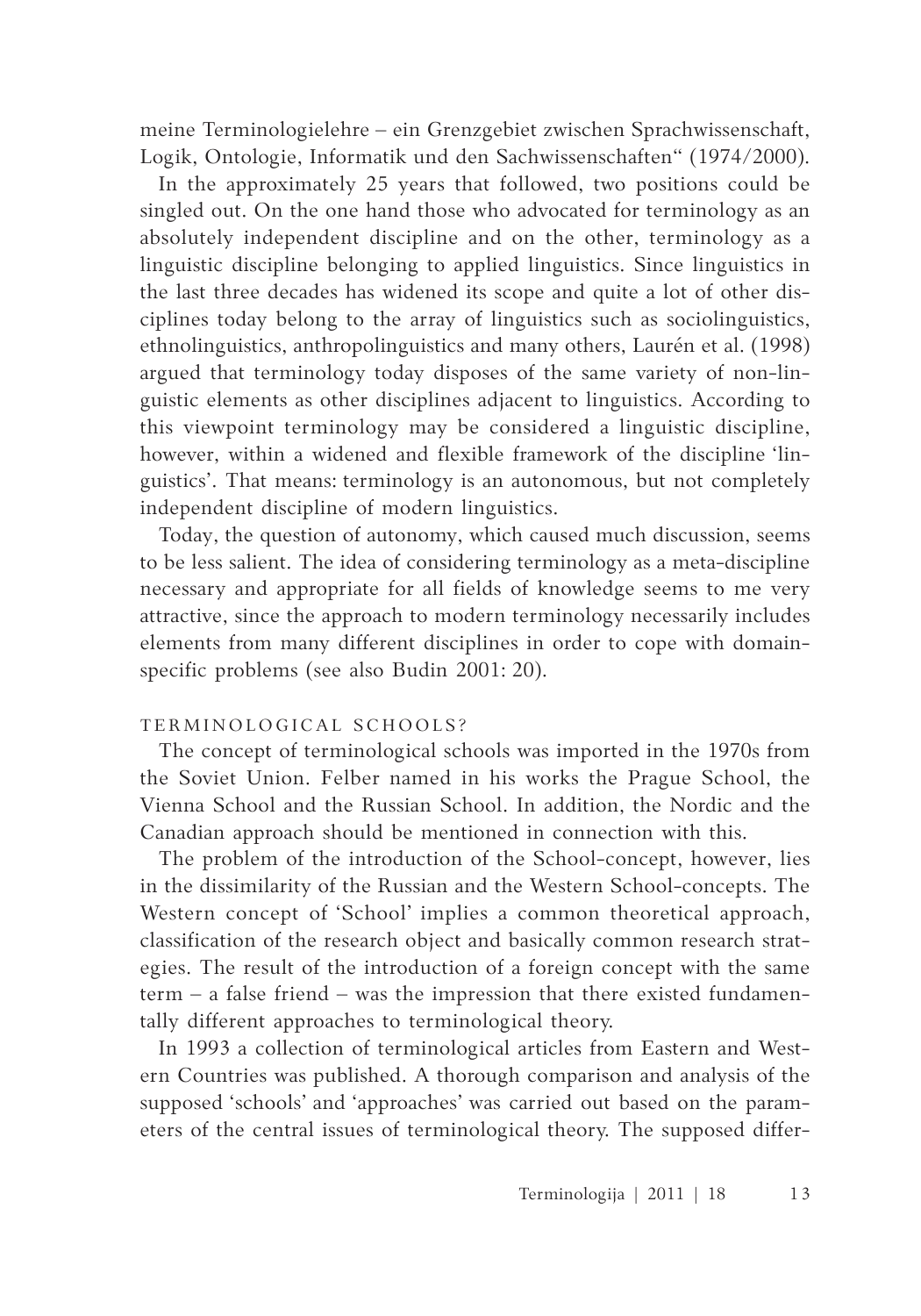ences which might justify the constitution of independent schools did not exist. There were differences, of course, which, however, were characterized as individual focal points determined by certain aims and purposes. They belonged all together to terminological theory and could be identified as complementary (Laurén, Picht 1993: 535f).

Today, the discussion on terminological schools has died down; different opinions and ideas exist as is usual in scientific disciplines. The result of the IITF colloquium *Approaches to terminological Theories. A Contrastive Study of the State-of-the-Art* held in 2005 in Bergamo was an up-todate comparison, which *grosso modo* and *mutatis mutandis* confirmed the former analysis (Laurén, Picht 2006: 163f).

# FIELDS OF KNOWLEDGE WHICH CONTRIBUTE

# TO TERMINOLOGICAL THEORY

Without going into the details of the argumentation in pro and contra I shall state as a kind of hypothesis that the following fields of knowledge have a share in the foundation of the central units of the theory of terminology:

- all subject fields as the providers of objects and concepts we may call it the semantics of terminology;
- semiotics, including linguistics, socio-linguistics, cognitive linguistics, anthropolinguistics, etc. providing representational forms and their application under different pragmatic conditions and at different stages of development;
- computer science and data processing;
- knowledge engineering;
- language planning and standardisation;
- information and documentation including classification, thesauri and other knowledge ordering systems;
- philosophy of science.

# ELEMENTS OF TERMINOLOGICAL THEORY

# AND THEIR EVOLUTION

The central elements of terminological theory are:

- the object and the concept,
- • representational forms of objects and concepts,
- knowledge ordering,
- • terminography.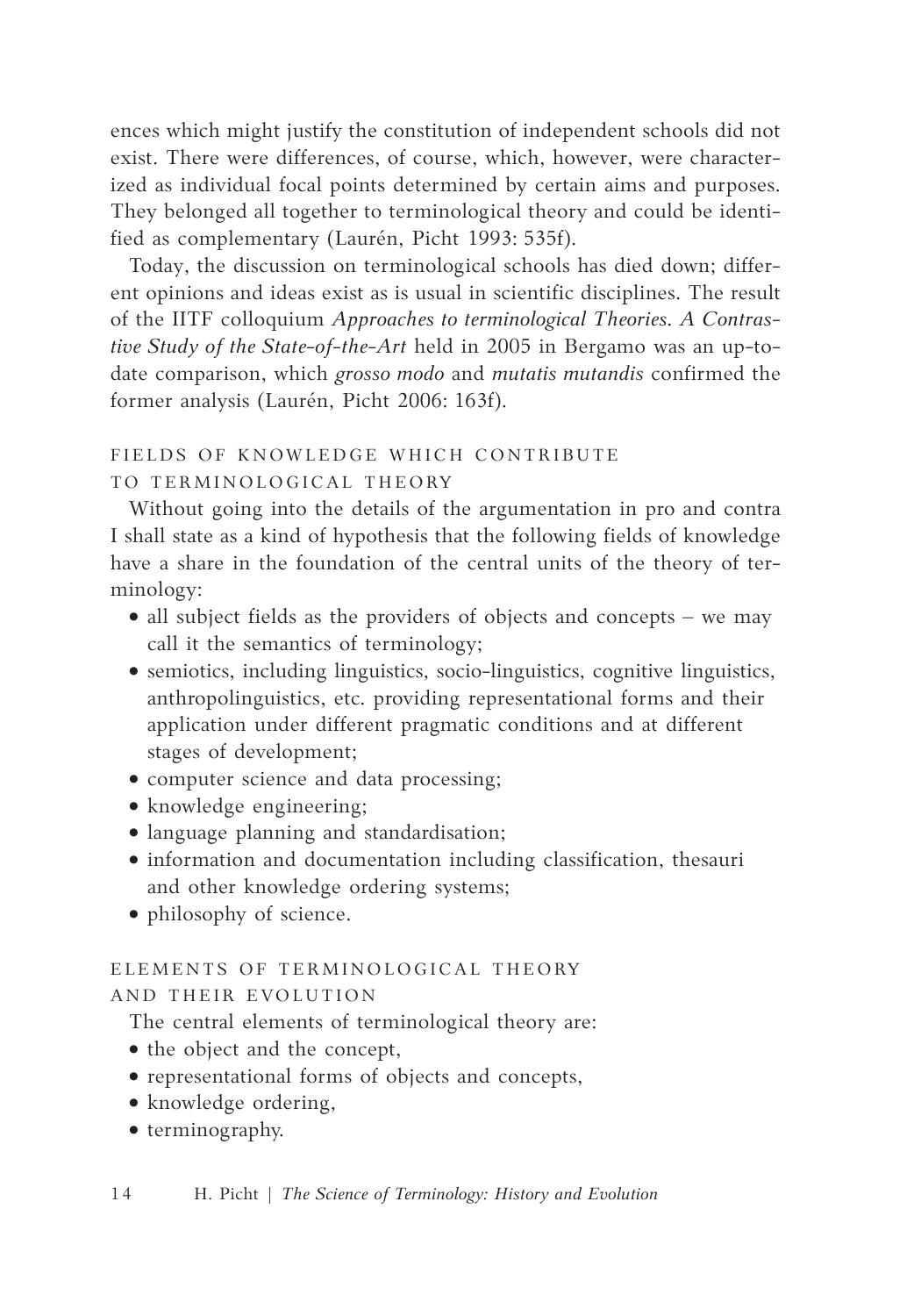# **The object and the concept**

The theoretical treatment of both units is strongly based on philosophical and cognitive considerations. The symbiotic relationship between both units is obvious – one may say that objects are the raw material for any concept formation.

In early terminological literature, the object did not play any central role, objects were apparently considered to be existing units which did not require more thorough explanation or research. However, this point of view has changed considerably under the influence of the works of the philosopher Oeser. Budin already claimed in 1994 the need for an object theory. In later works by me (2003: 154f) a system of concepts for different types of objects was proposed which again would facilitate the explanation of the creation of different types of concepts. Furthermore, I claimed to consider the object a unit of knowledge (op.cit.).

The concept has always been considered a central element of terminological theory. The founders of the science of terminology operated with concepts, but also other scientist such as the Icelander Finnbogason (Jónsson 2007) followed this train of thought. Wüster based his idea on Aristotle using the abstraction approach and defined a concept as a unit of thought (Denkelement). Others, for instance Dahlberg (1976), criticised this view and argued for the consideration of the concept as a unit of knowledge using an approach based on predicate logic. Research into the nature of the concept was intensified from the late 1980s onwards. Special mention is deserved by the works of Oeser (1988), Ozeki (1987), Weissenhofer (1995), Ahmad (1996), Pilke (2000), Picht (2004) among others. Central issues were the life cycle of concepts, classifications of types of concepts, different ways of concept formation, concept types in relation to different subject fields, etc. The last two items are especially interesting. Concept formation takes place not only by abstraction, but also by concept construction usually based on thought objects, where the construction occurs through discussion and consensus, which is quite different from abstraction. Many of those concept constructions are found in fields such as law, economics, social sciences and theology (Picht 1998: 118f; 2010: 21).

A different view of the concept is usual in Russian literature. A distinction is made between concept and notion, where concept is expressed as a term and belongs to the field of science and technology while notions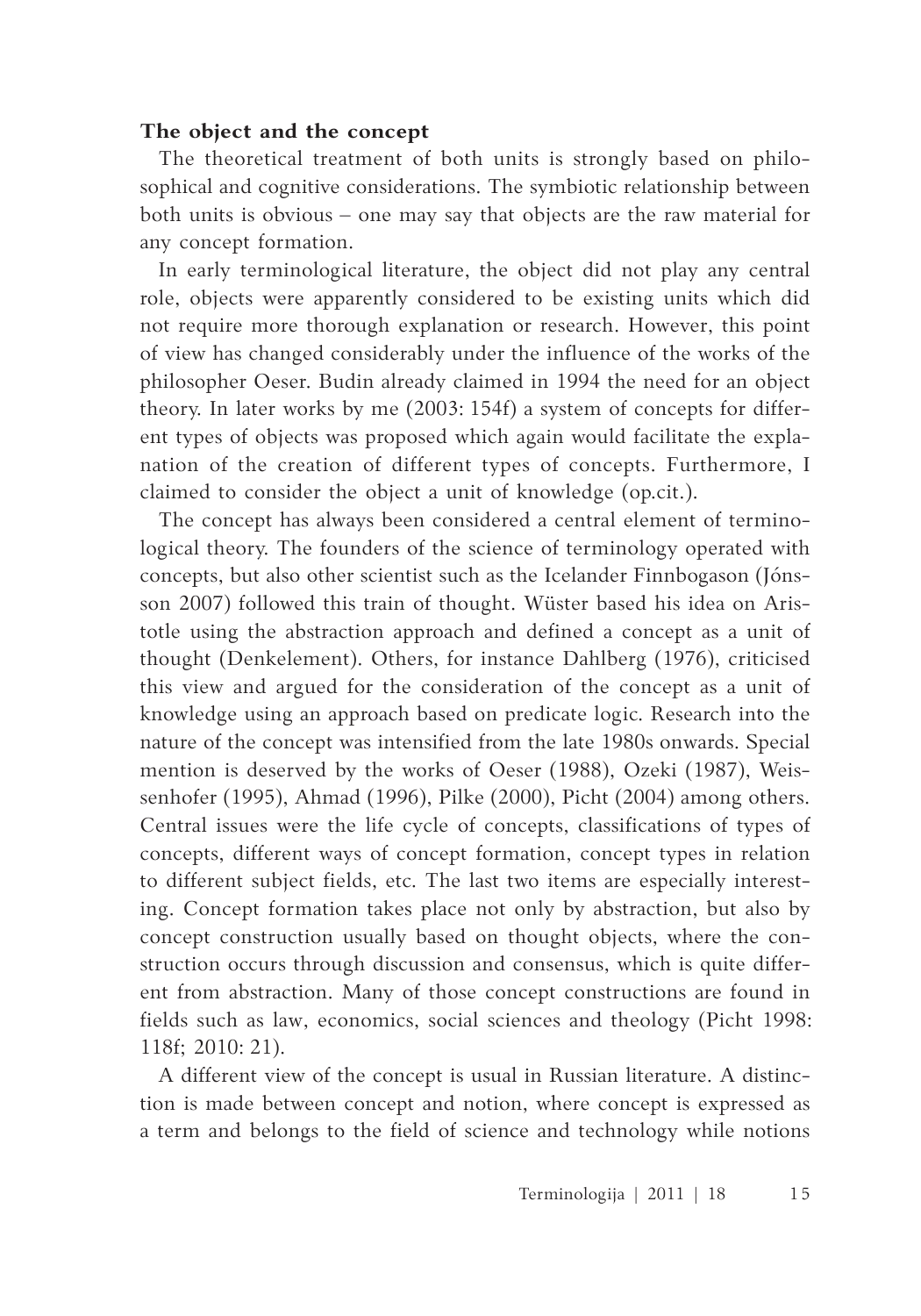are denoted in words and belong to everyday language (Grinev 2004b: 55). However, in practice this distinction may be difficult since concepts and notions are dynamic units and depend on cognitive processes.

### **Representational forms of objects and concepts**

Until approximately the 1990s it was generally agreed upon, for instance in the ISO and other standards, that objects and concepts are expressed as names or terms. Not surprisingly, the linguistic sign as a representational form dominated research activities in this sub-field of terminological theory. However, differences may be noted when comparing the developments in Eastern and Western countries.

For instance, when screening Russian literature it is striking that the concept 'term' very soon became a central issue for research due to the early involvement of famous linguists in LSP and terminology. A comprehensive and critical overview of the different phases of development, the former and modern approaches and models is offered by Alexeeva (2004: 62-78). Referring to the linguistic sign denoting a concept, Russian researchers distinguish between several types of terms according to their status, for instance, Grinev (2004b: 56) distinguishes between nomens, prototerms, terminoids, pre-terms, quasi-terms and terms. This differentiation reflects the diachronic and socio-linguistic approaches and contributes to a more detailed consideration of 'termness', the status of a linguistic sign as object and concept representation in professional communication.

This distinction is hardly touched upon in Western theoretical works, where a term denotes a concept without any further distinction. Of course, the question of 'termness' is addressed, but a clear classification of terms according to their status cannot be observed.

Common research objects are issues such as

- the term as an object of cognition,
- • transparency of a term,
- term motivation.
- • term formation,
- requirements for terms,
- $\bullet$  term autonomy.

In the 1990s the merely linguistic approach to representational forms of concepts and objects was questioned and found to be too narrow, since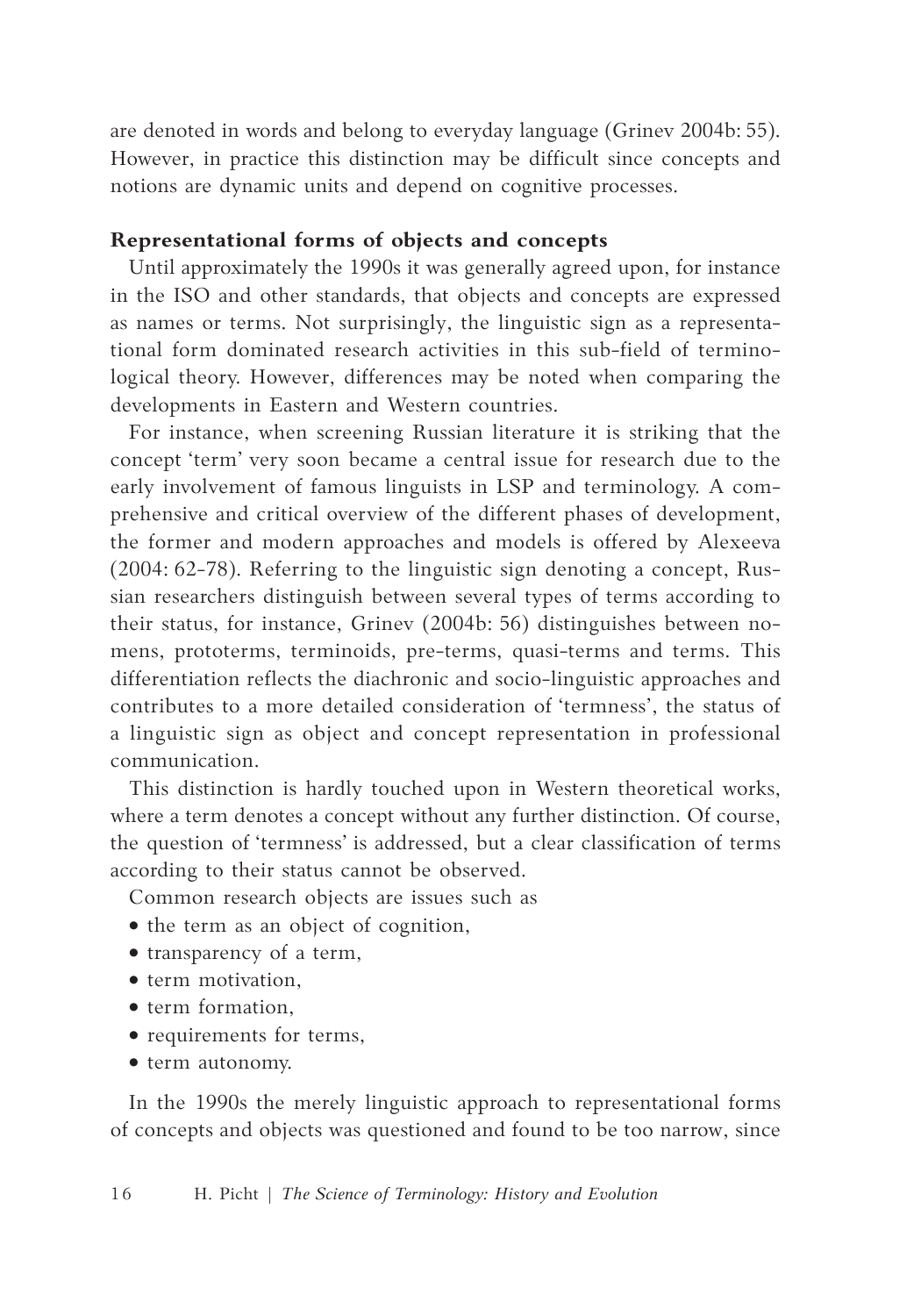several other, not necessarily linguistic representations occur in professional texts (Galinski, Picht 1997). The semiotic approach was developed further and may be summarised in the following model (Laurén et al. 2008: 106). Also the basic terminology standards adopted this widened approach by introducing the concept of 'designation' defined as "representation of a concept by a sign which denotes it" (ISO 1087-1:2000).



**Figure 2: Forms of object and concept representation**

# **Knowledge ordering**

The idea of ordering concepts in systems was already practiced by Schlomann as mentioned above and very early became a key element in terminological theory. For a long time, research in this field stuck to the classical forms of concept systems governed by logical and ontological relationships. Neither the necessity of knowledge ordering in concept systems nor the basic relationships were ever questioned. However, more intensive research into the different types especially of ontological relationships was required.

A remarkable contribution to the research into the types of relationships and concept systems was made by Nuopponen (1994). Her point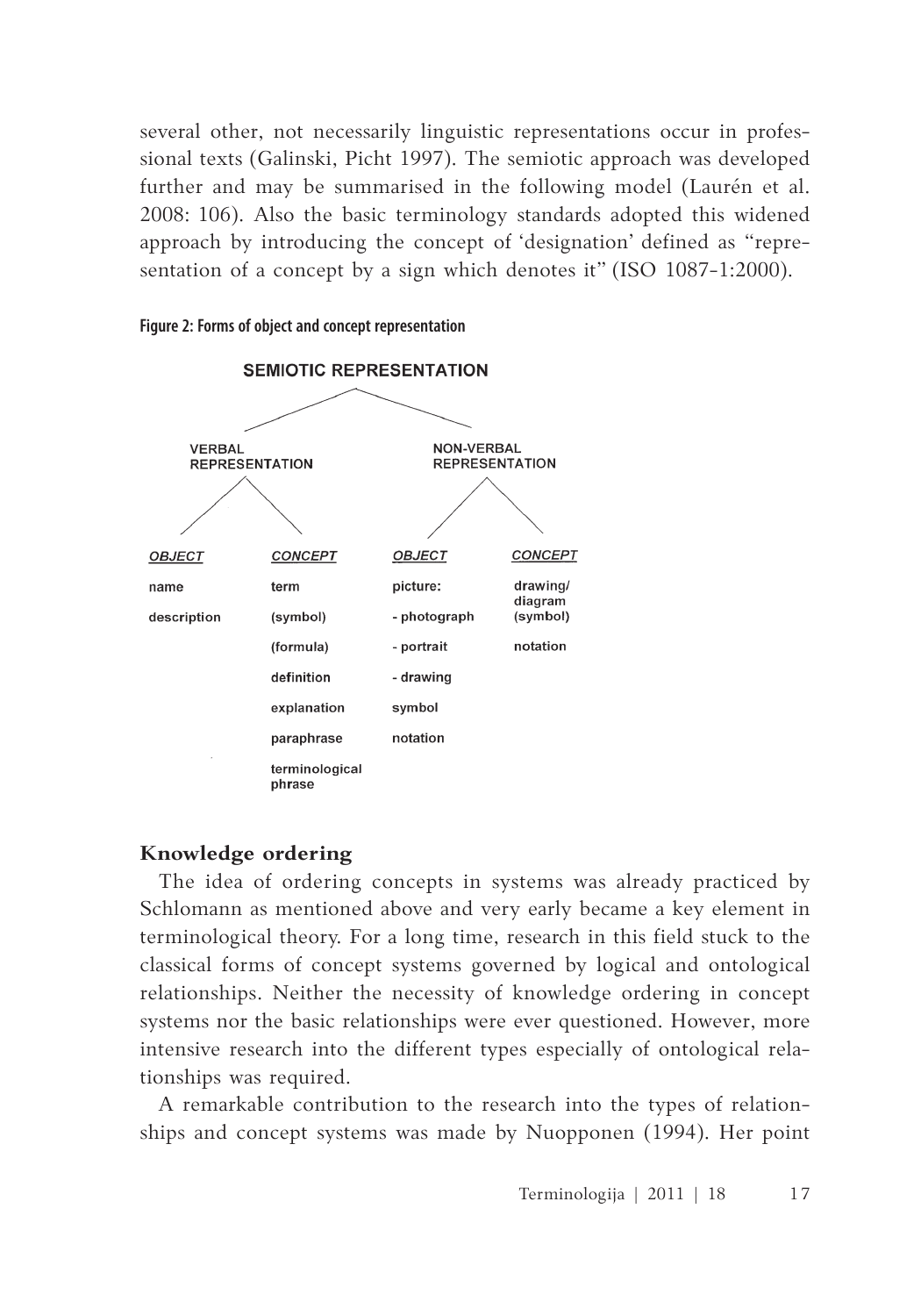



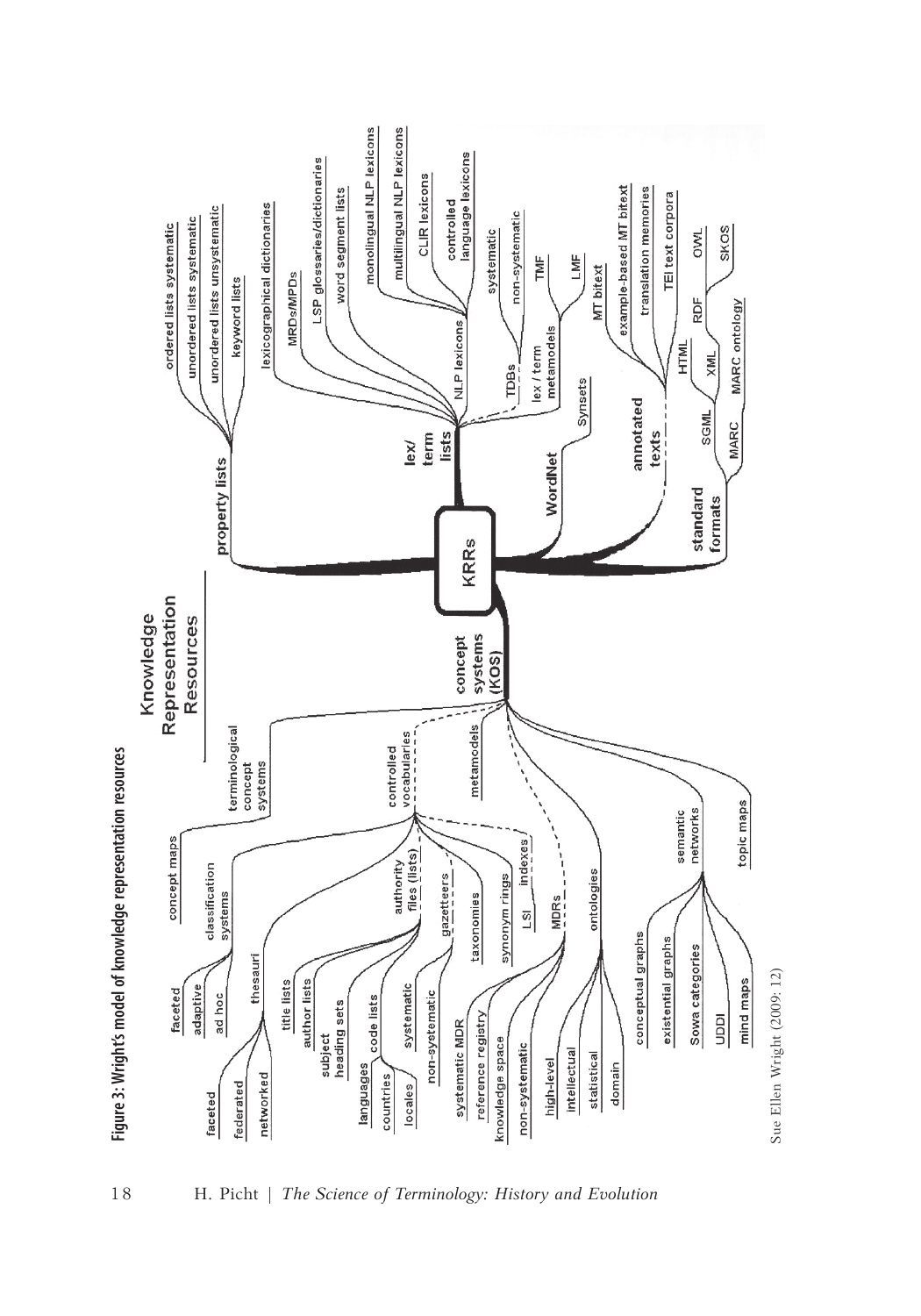of departure was the work of Wüster, especially the unpublished part of it. She presented a detailed differentiation of the logical and ontological relationships and a more flexible form of concept systems, the so-called 'satellite system'.

A considerable widening of the subject was presented by Wright in 2007 (2007: 157ff; 2009: 10ff). Her approach can be characterized by the keywords: knowledge representation resources, knowledge organization systems, concept systems, ontologies, classifications and thesauri and the Semantic Web. An idea of the complexness is offered by her following model (see Fig. 3).

Without any doubt the idea of knowledge ordering, already presented by the founders of terminology, has developed from relatively simple concept systems to highly complex models in which central elements of other disciplines are integrated.

# **Terminography**

The historical roots of terminography – a rather recent concept –  $go$ back to lexicography. However, the representation and proliferation of terminologies in the form of traditional dictionaries already changed some basic lexicographical approaches, for instance through the introduction of systematic concept representations and definitions. Here the work of Schlomann has to be mentioned again, but also the IEC-vocabulary (1938) and Wüster's Machine Tools (1968).

Today, terminography is defined as "part of terminology work concerned with the recording and presentation of terminological data" (ISO 1087-1:2000).

The former version of this standard included the concept of 'processing', which today is included in concept terminology work. That means that the collection of terminological data and terminological analysis as merely intellectual activities are separated from terminography proper.

The advent of electronic data processing and its potential has substantially changed the approach to the representation, proliferation and application of terminological data. According to my view, three obstacles inherent in traditional terminography could be surmounted:

- limitation of space available for knowledge representation,
- immediate actualisation and interchange of terminological data,
- application of terminological data to a variety of knowledge based systems.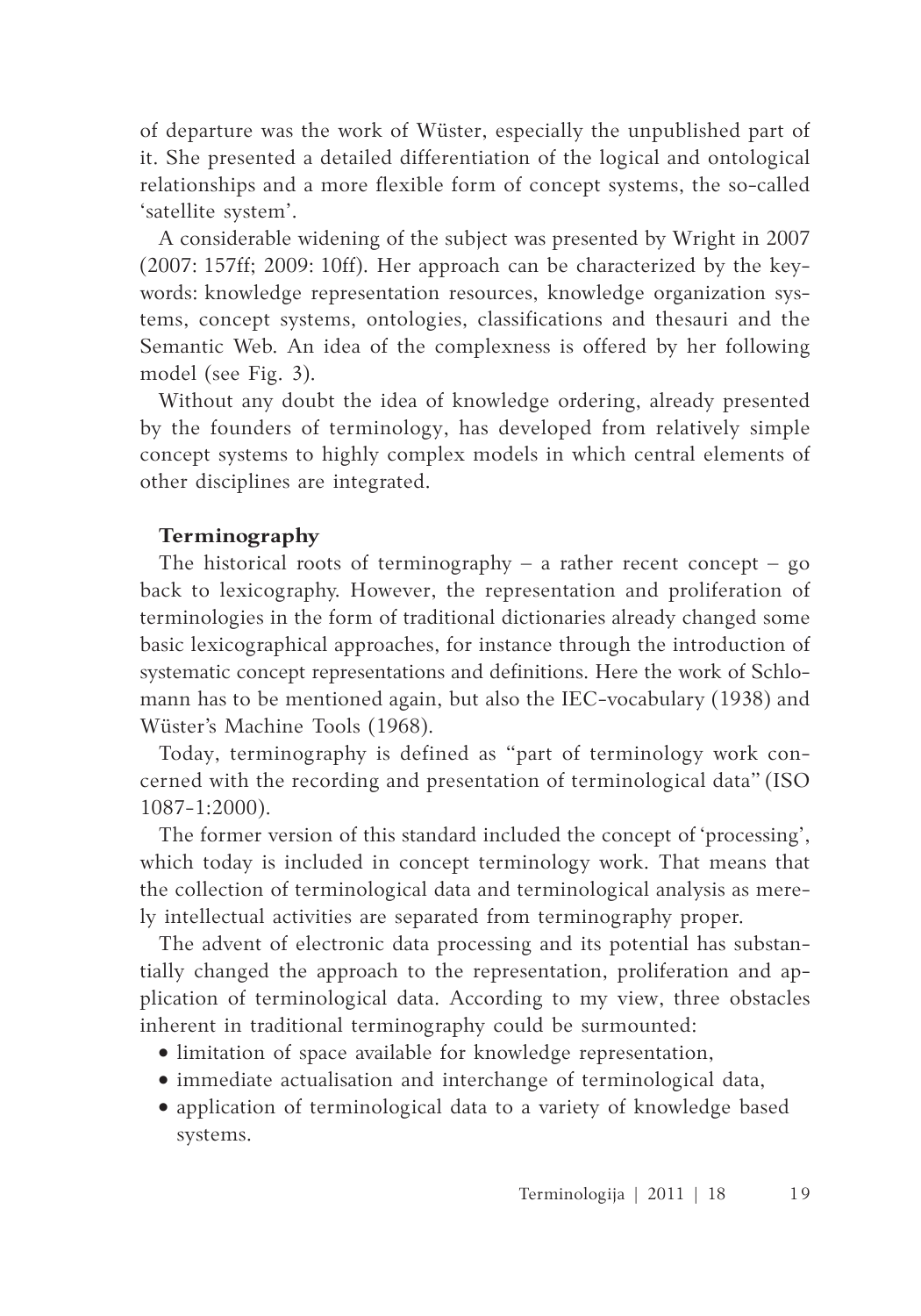Great research efforts had to be made so as to single out terminological data elements and their categories, their relevance for different applications and their realisation in terminological management devices and systems. As a typical item of continuous research and practical work within applied terminology the field of localisation should be mentioned (Reineke, Schmitz 2005).

In addition, the progress in theoretical terminology had and has to be integrated continuously in order to avoid incongruity of theoretical and applied terminology.

# TERMINOLOGY TEACHING AND TRAINING

Any academic discipline has basically the obligation of research and teaching along with the coordination of both elements. Since the development of the theoretical foundations of terminology was different in Russia from the Western countries, the evolution of terminology teaching – at least in the first forty years – followed different paths.

In Russia the first teaching materials and manuals were prepared from the 1950s onward (Terpigorev 1952, Lotte 1961, Grinev 1993) and corresponding teaching activities took place at various universities in the former Soviet Union.

In Western countries, the first teaching of the theoretical foundations of terminology was offered by Wüster in 1972 in Vienna. His lectures, which are the fragment of a much more extensive work planned but not finished, were published in 1979, two years after his death in 1977, under the title of *Einführung in die Allgemeine Terminologielehre und Terminologische Lexikographie*.

The introduction of LSP studies in the 1960s and 70s and the obvious terminological components of these studies revealed the need for the development of terminological teaching material and comprehensive terminology manuals. Only in the 1980s were the first research based manuals published for instance by Arntz/Picht 1983, Felber 1984, Felber/ Budin 1989. This relatively late start is due to the fact that the research community in terminology at that time – apart from a few senior researchers – was still was rather small and young. Although several terminology services were establish in the 1960s and 70s (Bundessprachenamt, Siemens) and the national and international standardisation organisations issued the first standards on terminological principles, the fact cannot be disre-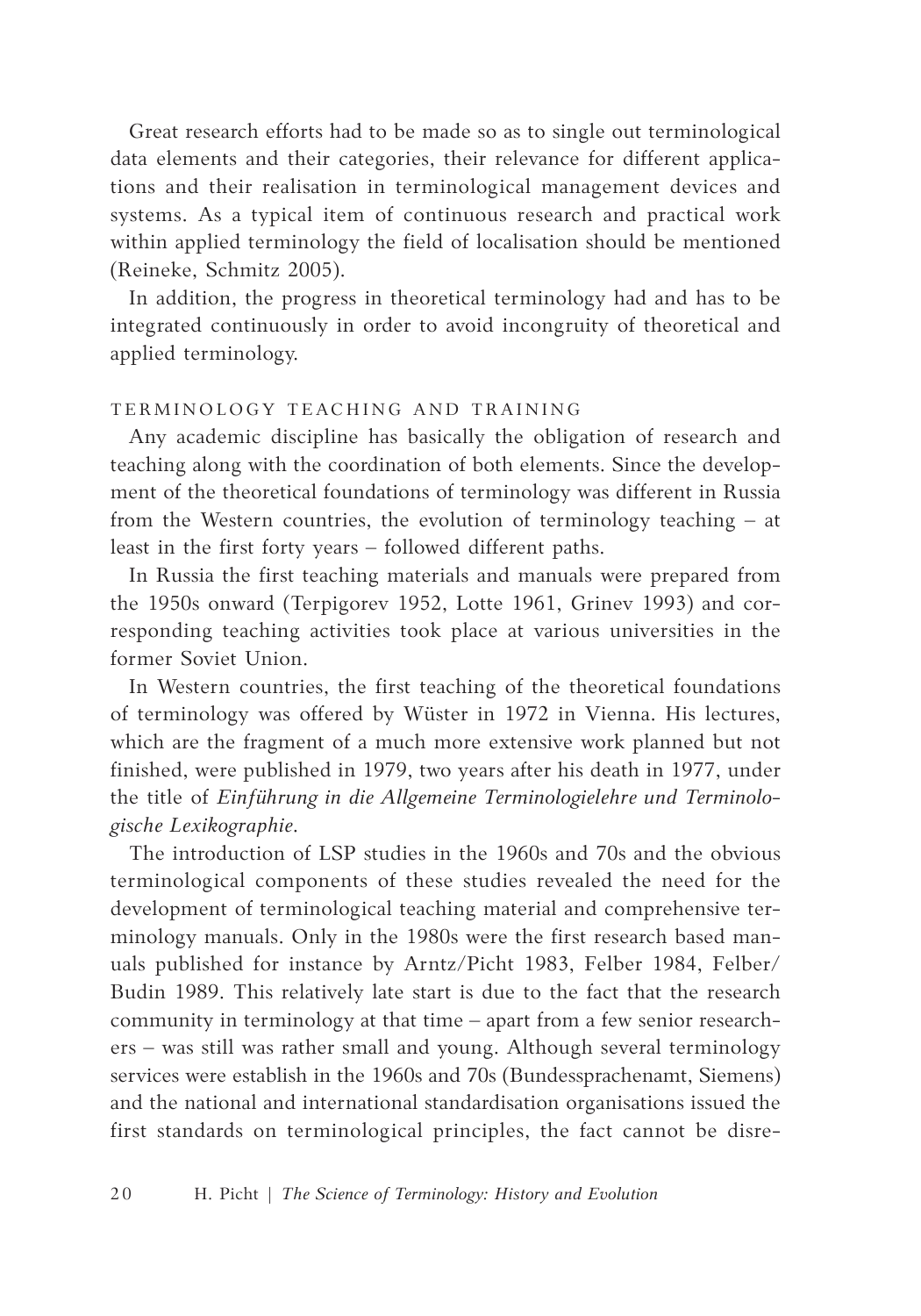garded that many terminologists were autodidacts, theoretically close to traditional lexicography and only a little familiar with the theoretical foundations available at the end of the 1970s.

This panorama has changed completely. Today, terminology is taught at various levels and in different environments. Adequate and purposeoriented teaching materials and manuals have been developed. The didactic forms range from introductory and specialised courses for different user groups to extensive components of several semesters mostly embedded in academic studies such as LSP translation and communication studies. The Terminology Summer School offered by TermNet in cooperation with universities, the studies at Fachhochschule Köln and Vienna University and the Nordic MA studies in terminology may serve as examples.

In short, we can state that terminology has developed into a complete academic discipline.

# STANDARDISATION AND LSP PLANNING

The close connection between standardisation and terminology has a long tradition. It dates back to the time even before the founders of terminology. However, very early on they recognised the need for controlled intervention into the management of terminologies and their development. Drezen underlined the dynamic nature of standardisation and Wüster introduced the idea of developing guidelines for practical terminology work in the 1930s. The foundation of ISO/TC 37 is a proof of this fact. Although the World War II interrupted this development, the basic idea survived and after the war ISO/TC 37 continued its original work. Without being able within this context to go into details about the further development, it can be stated that the working range of TC 37 has expanded considerably. A simple comparison of the number and subjects of the first recommendations and standards in existence in 1972 with today's thematic array of standards and drafts at different levels of elaboration reveals the interest in and the necessity of standardising methodological issues of terminology on the one hand, and on the other the application of these standards in practice. In other words, standardisation has developed as a medium of LSP planning in standardisable fields of knowledge and embraces not only the corpus but also the status – using Einar Haugen's terminology.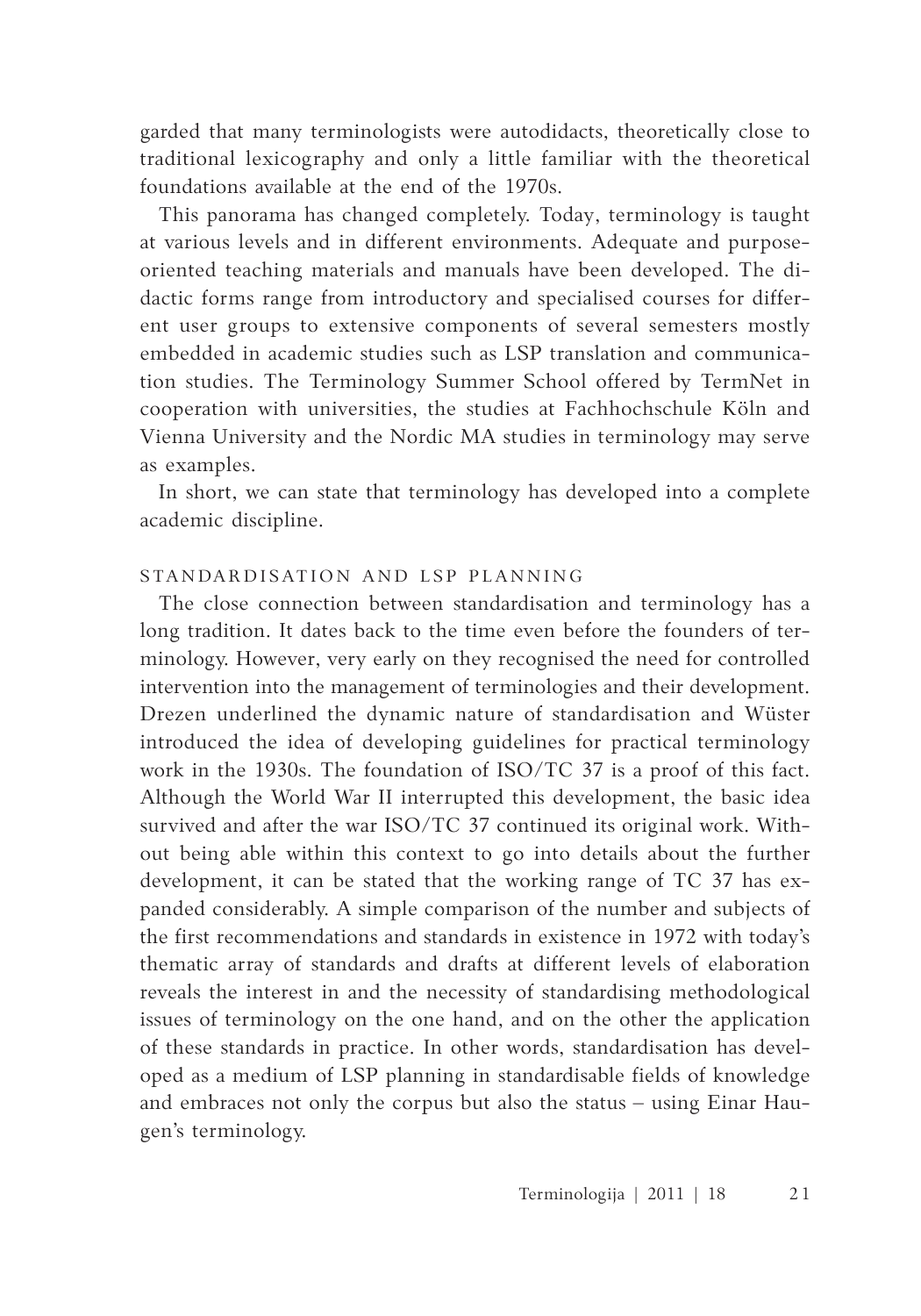All language planning and especially LSP planning has always had the bias of prescriptivism traditionally considered the opposite of descriptivism. This dichotomy, however, as many other dichotomies is a simplification; in any case it does not depict the reality in LSP planning. In order to get closer to the facts in LSP and terminology planning, the following model may illustrate on the one hand the proposal of the range of degrees between the extreme points of the dichotomy and on the other the important factors which influence any intervention in a language.

### **Figure 4: Degrees between description and prescription**



<sup>(</sup>Picht 2004: 197)

The two vertical lines represent the synchrony-diachrony relation indicating that subsequent synchronic descriptions on a time axis form a diachrony. The left line indicates a gliding development, whereas the right one should be interpreted as intervals because a prescribed terminology is fixed for a certain time and the development becomes visible in small hops corresponding to Drezen's concept of dynamic standardisation.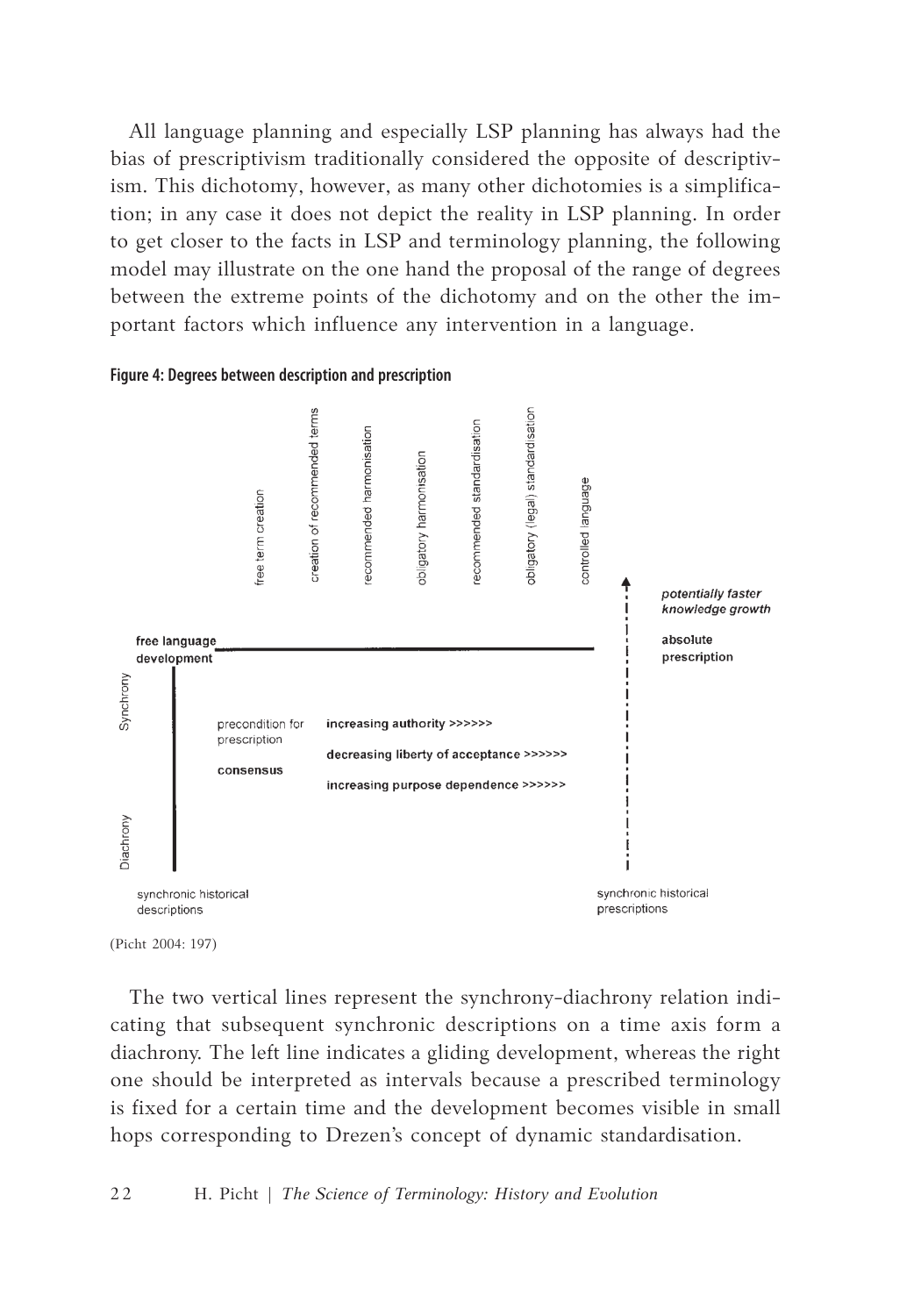The horizontal line represents the transition from free language development to absolutely controlled language development and terminology. The seven degrees indicated are only examples, in between the poles there may be other degrees of prescription depending on the purpose of a given case of prescription.

In the middle of the model I have placed the three sociolinguistic factors and indicated their gliding influence on the different degrees of prescription.

Language planning in general is a rather old subject field, at least in the Nordic countries and several other Western countries with less used languages or language minorities, for example Norway and the Catalans. Many of the language planning theories have been rather fuzzy or ideologically influenced. However, during the last ten years one can observe an increasing interest and activity concerned with the preservation and development of the national language or mother tongue respectively, especially as a defence against the increasing English influence noticeable in the LSP of many domains and justified by internationalisation and globalisation. In order to consolidate the field of language planning – including LSPs – an increasing number of theoretical works has been presented (e.g. Laurén et al. 2008: 139-195).

# CO NCLU SI O N S

Taking into account the relatively short and often only fragmentary information and remarks about the historical evolution of the science of terminology I could offer in less than one hour – a thorough description would require at least a book – I am convinced that one today can state that:

- The advent of the science of terminology is the logical consequence of the recognition of serious deficits in professional communication.
- • Science of terminology has developed from practical issues such as guidelines and recommendations in order to remedy communicational deficits passing phases of intensified theorisation and testing to become a complete science.
- Science of terminology today fulfils all the requirements of a science with regard to its theoretical foundations, a variety of applications, an active research community, well developed teaching and training activities at the academic and practical levels and extensive publishing activity.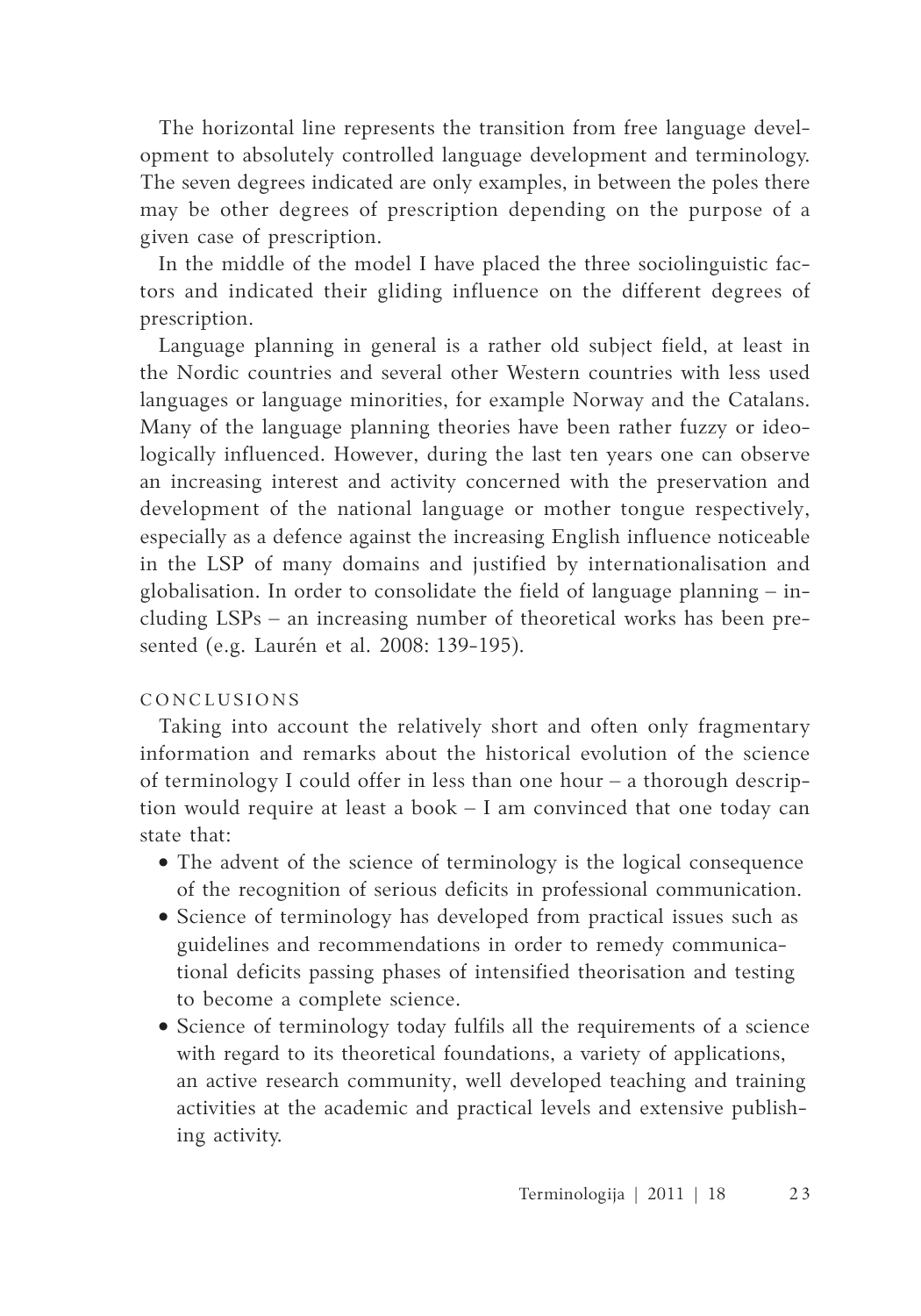- Science of terminology has meta-status among all other sciences since terminology is a precondition for all kinds of creation of knowledge and its communication, knowledge ordering, knowledge exchange and knowledge proliferation.
- Science of terminology is not limited to one particular science or group of sciences, but it serves *all* sciences, although some theoretical approaches have to be adapted to the nature of the different sciences.

Perhaps, you may think that this evaluation is too positive and that there is still much to do. That is absolutely true, there is still much to do, but that is common to all sciences, because theories, approaches and applications have their life cycle until new findings change or replace them. The case of the science of terminology is not different; there is a basic theoretical foundation with does not exclude variants and other opinions, but these variants and other opinions do not invalidate the recognition of terminology as a science in its own right – on the contrary.

#### **Refe r e n c e s**

- Ahmad, Khurshid 1996: A Terminology Dynamic and the Growth of Knowledge: A Case Study in Nuclear Physics and in the Philosophy of Science. In: *TKE'96 Terminology and Knowledge Engineering*; C. Galinski, K.-D. Schmitz (eds.), Frankfurt a. M., 1–11.
- Alexeeva, Larissa 2004: What is a Term? In: *Russian Terminology Science* (1992–2002), S. D. Shelov, V. M. Leichik (eds.), Wien: TermNet Publisher, 62–78.
- Antia, Bassey Edem (ed.) 2007: *Indeterminacy in Terminology and LSP*; Amsterdam, Philadelphia: John Benjamins Publishing Company.
- Arntz, Reiner; Picht, Heribert 1982: *Einführung in die übersetzungsbezogene Terminologiearbeit*; Hildesheim, Zürich, New York: Georg Olms Verlag.
- Budin, Gerhard 1994: Do we need an Object Theory? In: *International Conference on Terminology Science and Terminology Planning*. *Riga, 17–19 August 1992. International IITF-Workshop Theoretical Issues of Terminology Science*. *Riga, 19–21 August 1992. IITF-Series 4*; Wien, 203–208.
- Budin, Gerhard 2001: A critical evaluation of the state-of-the-art of terminology theory. In: *Terminology Science & Research*, vol.12 (2001), no. 1–2; 7–23.
- Dahlberg, Ingetraut 1976: Über Gegenstände, Begriffe, Definitionen und Benennungen: Zur möglichen Neufassung von DIN 2330. In: *Muttersprache* 2/1976.
- Felber, Helmut 1984: *Terminology manual*, Paris: General Information Programme and UNISIST.
- Felber, Helmut; Budin, Gerhard 1989: *Terminologie in Theorie und Praxis. Forum für Fachsprachenforschung*, Tübingen: Gunter Narr Verlag.
- Galinski, Christian; Picht, Heribert 1997: Graphic and Other Semiotic Forms of Knowledge Representation in Terminology Management. In: *Handbook of Terminology Management*, vol. 1; Sue Ellen Wright, Gerhard Budin (eds.), Amsterdam/Philadelphia, 42–61.
- Grinev, Sergej 1993: *An Introduction to Terminology Science* (title translated from Russian), Moscow.
- Grinev, Sergej 2004a: Evolution of Terminology and Culture: Establishing Foundations for Anthropological Linguistics. In: Siergiej Grinev-Griniewicz; Slawomir M. Raube; Patricia Thomas (eds.) *Language and Culture: Establishing Foundations for Anthropological Linguistics*, Bialystok: Wyzsza Szkola Finansow i Zarzadzania w Bialymstoku, 27–42.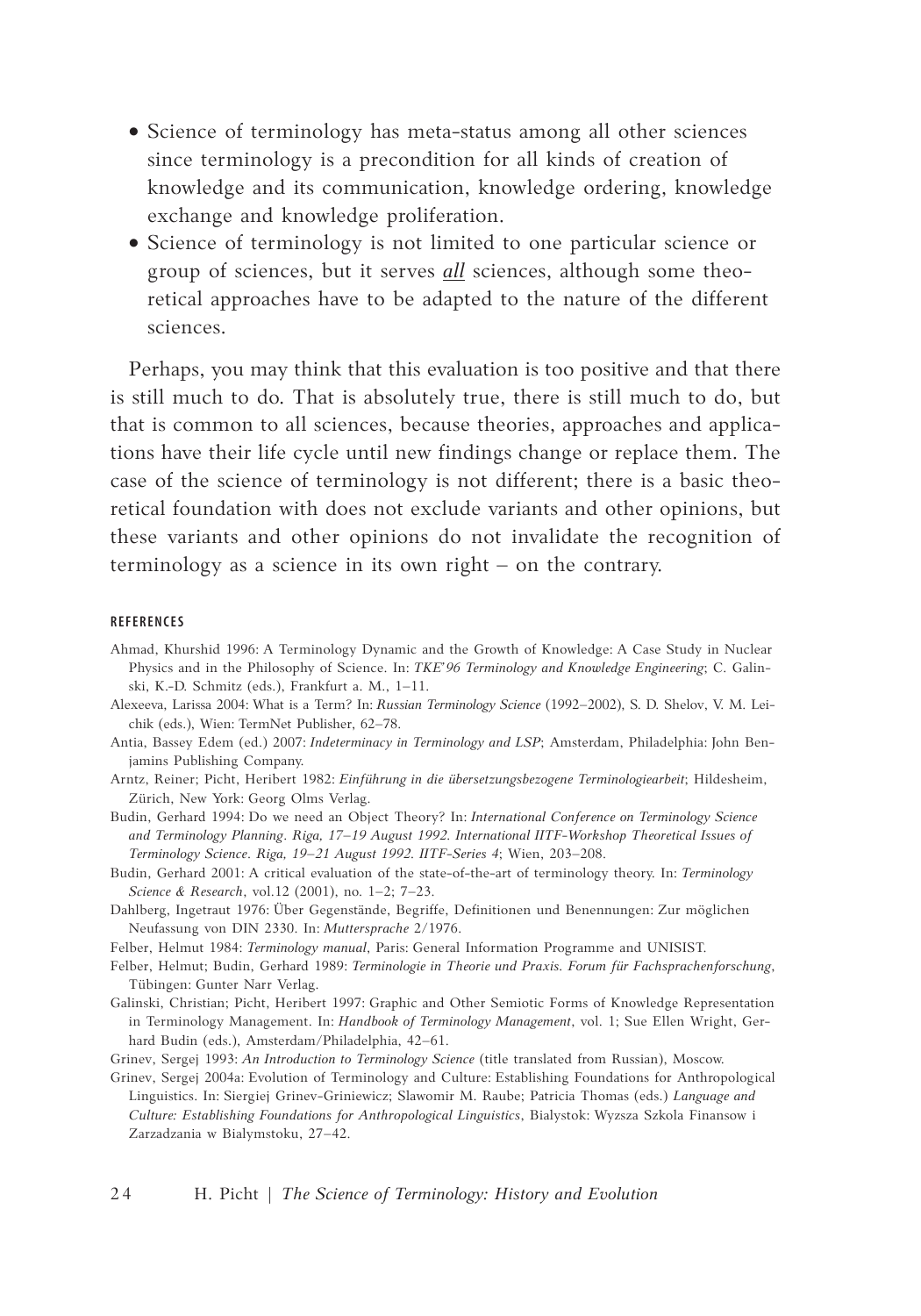Grinev, Sergej 2004b: Terminology in the era of globalisation. In: *Russian Terminology Science (1992–2002)*, S. D. Shelov, V. M. Leichik (eds), Wien: TermNet Publisher, 49–61.

Grinev-Griniewicz, S.; Skopiuk, T.; Sorokina, E.; Thomas, P. (forthcoming) *Foundations of Anthropolinguistics*.

- Hahn, Walther von 1983: *Fachkommunikation. Entwicklung. Linguistische Konzepte. Betriebliche Beispiele*; Berlin, New York: Walter de Gruyter.
- Hoffmann, Lothar 1976/1984: *Kommunikationsmittel Fachsprache. Eine Einführung*, Berlin: Akademie-Verlag. (1984: 2. überarbeitete Auflage).
- ISO 1087-1:2000 *Terminology work – Vocabulary. Part 1: Theory and application*.
- Jónsson, Sigurdur 2007: *Det vilda tänkandet och det kultiverade. Isländsk fackspråklig språkvård med tyngdpunkt på första hälften av 1900-talet*, Vasa: Vasa University.
- Jumpelt, R.W. 1961: *Übersetzung naturwissenschaftlicher und technischer Literatur: Sprachliche Maßstäbe und Methoden zur Bestimmung ihrer Wesenszüge und Probleme*, Berlin: Langenscheidt.
- Kalverkämper, Hartwig 1992: Hierarchisches Vergleichen als Methode in der Fachsprachenforschung. In: *Kontrastive Fachsprachenforschung*. Baumann, K.-D.; Kalverkämper, H. (eds.). Forum für Fachsprachenforschung Band 20, Tübingen: Gunter Narr Verlag, 61–77.
- Laurén, Christer; Picht, Heribert (Hg.) 1993: *Ausgewählte Texte zur Terminologie*, Wien: TermNet.
- Laurén, Christer; Myking, Johan; Picht, Heribert 1998: *Terminologie unter der Lupe. Vom Grenzgebiet zum Wissenschaftszweig*, Wien: TermNet.
- Laurén, Christer; Picht, Heribert 2000: Att överföra budskap från en tid till en annan. En semiotisk studie. In: *Fackspråk och Översättningsteori*. VAKKI-symposium XX. Vasa 11–13.2.2000, Vasa: Vasa universitet, 215–223.
- Laurén, Christer; Picht, Heribert 2006: Approaches to Terminological Theories. A Comparative Study of the State-of-the-Art. In: Picht, Heribert (ed.): *Modern Approaches to Terminological Theories and Applications*, Bern: Peter Lang, 163–184.
- Laurén, Christer; Myking, Johan; Picht, Heribert; Jónsson, Sigurdur 2008: *Insikter om insikt. Nordiska teser om fackkommunikation*, Novus Forlag: Oslo.
- Moschitz-Hagspiel, Birgit 1994: *Die Sowjetische Schule der Terminologie (1931–1991)*, Wien: TermNet, IITF-Series 5.
- Nuopponen, Anita 1994: *Begreppssystem för terminologisk analys*. *Acta Wasaensia* 38, *Språkvetenskap* 5,
- Oehler, Klaus 2007: *Blicke aus dem Philosophenturm. Eine Rückschau*, Hildesheim: Georg Olms Verlag.
- Oeser, Erhard 1988: Terminologie als Voraussetzung der Wissenstechnik. In: Czap, Hans; Galinski, Christian (eds.) *Terminology and Knowledge Engineering*. Supplement, Frankfurt/M: INDEKS Verlag, 224–231.
- Ozeki, Shuji 1987: Was ist der Begriff? In: Czap, Hans; Galinski, Christian (eds.) *Terminology and Knowledge Engineering*, Frankfurt/M.: INDEKS Verlag, 11–20.
- Picht, Heribert 1998: Wirtschaftslinguistik: ein historischer Überblick. In: Hoffmann, Lothar; Kalverkämper, Hartwig; Wiegand, Herbert Ernst (Hrsg.) *Fachsprachen. Ein internationales Handbuch zur Fachsprachenforschung und Terminologiewissenschaft*, Berlin, New York: Walter de Gruyter, 336–341.
- Picht, Heribert 2003: The Object a Unit of Knowledge? In: *Лексикология. Терминоведение. Стилистика. Сборник научных трудов. Посвящается юбилею Владимира Моисеевича Лейчика*, Москва-Рязань, 154–159.
- Picht, Heribert 2004: Überlegungen zum Gegenstand und zum Begriff in der Terminologie. In: *Pluralität in der Fachsprachenforschung*; K.-D. Baumann, H. Kalverkämper (Hrsg.); Forum für Fachsprachenforschung FFF 67, Tübingen: G. Narr Verlag, 313–340.
- Picht, Heribert 2005: Normative and Descriptive Terminology Work a Real Dichotomy? In: *Vital Problems of the English Linguistics and Linguistic Didactics* (translation of the Russian title of the publication), Moscow: Prometheus Publishing House, 189–198.
- Picht, Heribert 2010: Einige Gedanken zum Wesen der Begriffe im Recht. In: *Synaps; Fagspråk, Kommunikasjon, Kulturkunnskap*, Bergen: Institutt for fagspråk og interkulturell kommunikasjon, 19–25.
- Pilke, Nina 2000: *Dynamiska fackbegrepp. Att strukturera vetande om handlingar och händelser inom teknik, medicin och juridik*. *Acta Wasaensia* 81, *Språkvetenskap* 15.
- Reineke, Detlef; Schmitz, Klaus-Dirk 2005: *Einführung in die Softwarelokalisierung*, Tübingen: Gunter Narr Verlag.
- Schlomann-Lowe, Elizabeth; Wright, Sue Ellen 2006: The Life and Works of Alfred Schlomann: Terminology Theory and Globalization. In: Picht, Heribert (ed.): *Modern Approaches to Terminological Theories and Applications*, Bern: Peter Lang, 153–161.